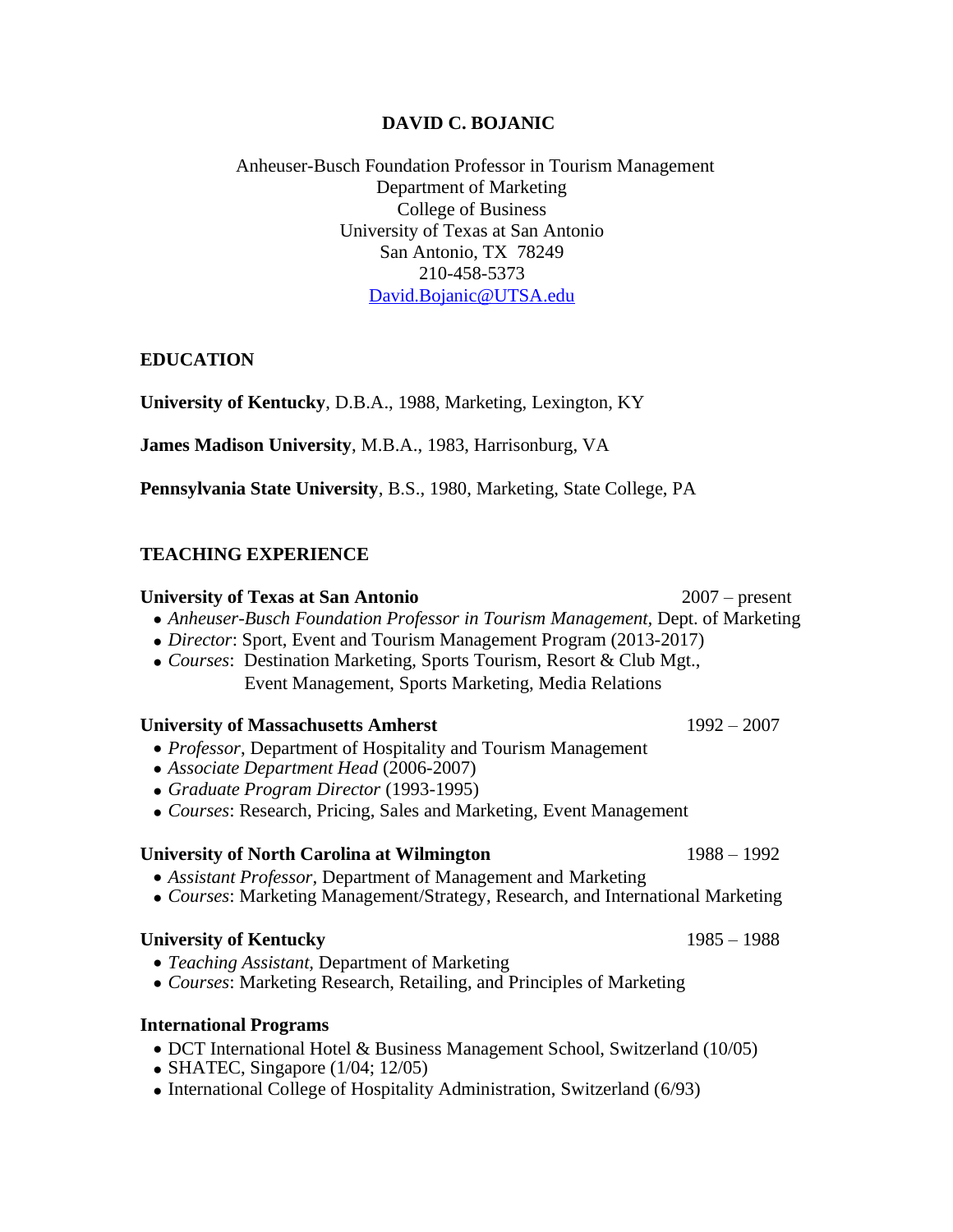# **PROFESSIONAL EXPERIENCE**

| Littlewood, Shain & Company, Wayne, PA, Banking Analyst.<br>Performed marketing research for financial institutions. | 1984 - 1985 |
|----------------------------------------------------------------------------------------------------------------------|-------------|
| Pennsylvania Housing and Finance Agency, Harrisburg, PA,<br><i>Financial Auditor.</i> Reviewed financial statements. | 1983 - 1984 |
| Dauphin Deposit Bank, Harrisburg, PA, Bank Auditor.<br>Examined the operations of all bank departments.              | 1980 - 1981 |

### **EDITORIAL REVIEW BOARDS**

Journal of Travel Research (1997-2004; 2010-present) International Journal of Hospitality Management (2003-present) Tourism, Culture & Communication (2002-present) Marketing Education Review (2010-2012)

# **GRANTS, AWARDS, AND SEMINARS/SPEAKING ENGAGEMENTS**

| <b>Grants</b>   | 2014-2015 | San Antonio CVB Heritage Research Grant (\$29K)                                                            |
|-----------------|-----------|------------------------------------------------------------------------------------------------------------|
|                 | 2014      | UTSA Institute for Economic Development (\$6K)                                                             |
|                 | 2008-2013 | UTSA College of Business Research Grant (\$5K/year)                                                        |
|                 | 2006      | Isenberg School of Management Research Grant (\$3K)                                                        |
|                 | 2004      | Sentosa Leisure Group Needs Assessment Grant (\$50K)                                                       |
|                 | 1995      | Massachusetts Department of Public Health ((\$5K)                                                          |
|                 | 1994      | Fletcher Research Grant/AHMA (\$2K)                                                                        |
|                 | 1990      | Cameron School of Business Research Grant (\$2K)                                                           |
|                 | 1988      | Kentucky Department of Parks (\$100K)                                                                      |
| <b>Awards</b>   | 2019      | President's Distinguished Achievement Award for Excellence<br>in Community Engagement                      |
|                 | 2011      | Reviewer of the Year, Marketing Education Review                                                           |
|                 | 2004      | Certificate for Outstanding Teaching, Continuing Education                                                 |
|                 | 2001      | Certificate of Achievement for Outstanding Outreach                                                        |
|                 | 1994      | Meritorious Service Award from RCRA                                                                        |
| <b>Seminars</b> | 2004      | <b>International Association of Amusement Parks and Attractions</b><br>(IAAPA), Invited Speaker, Singapore |
|                 | 1997      | U.S.-Russian Partnership (USAID/Eurasia Fund), Tourism<br>Development Seminar, St. Petersburg, Russia      |
|                 | 1994      | Resort and Commercial Recreation Association, Invited<br>Speaker, Annual Conference                        |
|                 | 1994      | The Athens Laboratory of Business Adm., Tourism Seminar,<br>Greece                                         |
|                 | 1994      | Massachusetts Lodging Association, Guest Speaker                                                           |
|                 |           |                                                                                                            |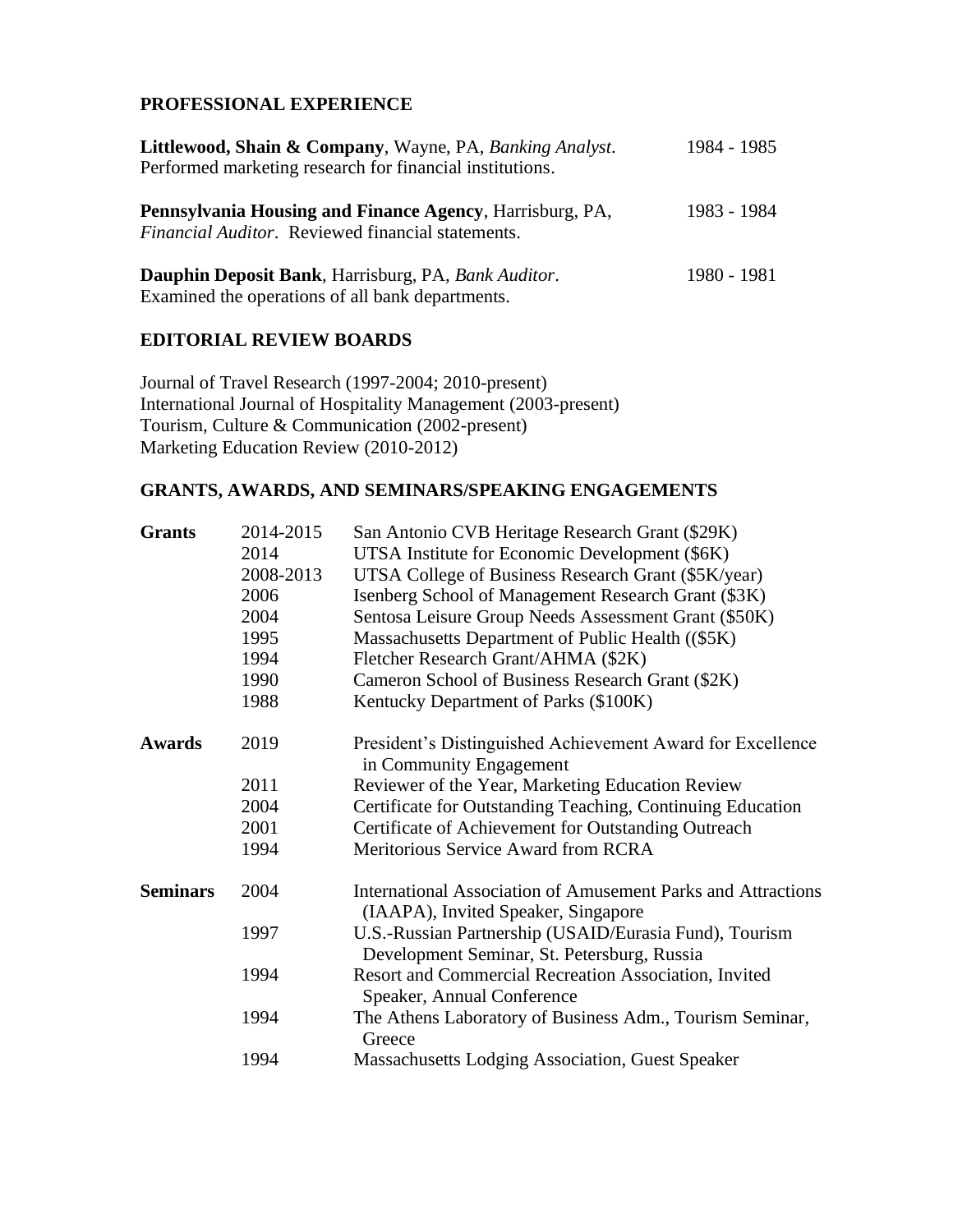### **INDUSTRY RESEARCH PROJECTS**

#### **Sports, Events and Tourism**

San Antonio Missions Baseball Team (2017; 2018; 2019) – fan experience survey and promotion plan Cascade Caverns, Boerne, TX (2015) – expert witness on attraction management and performance Canyon Lake Gorge, TX (2014) – destination marketing plan Crystal City, TX (2013-2014) – city marketing plan for business and tourism UTSA Athletic Department, San Antonio, TX (2013) – student athlete survey for recruiting/satisfaction King William Fair, San Antonio, TX (2012) – attendee survey and social media campaign San Antonio Convention & Visitors Bureau (2008, 2011) – Mexican visitor spending Westfiled International Air Show, MA (2010) – attendee profile and economic impact Artpace (Chalk It Up), San Antonio, TX (2010) – designed survey (profile and impact) King William Fair, San Antonio, TX (2010) – attendee profile and economic impact King William Fair, San Antonio, TX (2009) – integrated marketing campaign LBJ Golf Course, Fredericksburg, TX (2009-present) – usage and satisfaction survey Fredericksburg Convention & Visitors Bureau, TX (2009) – visitor profile Volleyball Hall of Fame, Holyoke, MA (2009) – visitor profile and economic impact Greater New England Air Show, MA (2008) – attendee profile and economic impact Golf San Antonio, TX (2008) – product design study for Valero Texas Open Rio Cibolo Ranch, Sequin, TX (2007) – feasibility study for lodging facilities Greater Springfield CVB, MA (2003) – motorcoach market analysis Greater Springfield Convention and Visitors Bureau (2000) – conversion study Cross-Culture Travel, Amherst, MA (2000) – study of national customer base First Night Northampton, MA (1998) – study of local community event perceptions Smugglers' Notch Ski Resort, VT (1993-1995) – segmentation and service design Resort and Commercial Recreation Association (1994) – membership study Florida Center for Tourism, UCF (1988) – developed a forecasting model for center Kentucky Department of Parks (1988) – service design for park lodging facilities

#### **Hospitality Organizations**

Campus Center Hotel, UMass, Amherst, MA (2001-2007) – comment card analysis MassMutual Learning & Conference Center, Chicopee, MA (2007) – marketing audit UMass Convenience Stores, Amherst, MA (2006) – customer satisfaction study Haroodon Restaurants, Seoul, Korea (2004) – intercept study of customer base House of Teriyaki, Amherst, MA (2003) – intercept study of customer base Abdow Corporation, Springfield, MA (2002) – intercept study of restaurants' customers Restaurant Associates, NY (1998) – study of business cafeteria customers Le Meridian Hotel, Boston, MA (1996) – study to aid in the redesign of the atrium cafe Bertucci's Restaurant, Amherst, MA (1996) – intercept study of customer base Marriott Management Services (1995) – effect of distance education on campus dining

### **Other Service and Nonprofit Organizations**

Global Pain Association, San Antonio, TX (2019) – seminar attendee survey Santikos, San Antonio, TX (2010-11) – expert witness on shopping center potential sales Haven for Hope, San Antonio, TX (2010) – designed survey for Life Safety Department Northern Dauphin YMCA and Communities That Care, PA (2004) – program evaluation Northern Dauphin YMCA, PA (1997) – membership satisfaction study Massachusetts Dept. of Public Health (1995) – impact of smoking bans on restaurants Hampshire Mall (Pyramid), Hadley, MA (1994-1995) – mystery shopper program United Carolina Bank (1990-1995) – service design and customer satisfaction University of North Carolina at Wilmington (1992) – university image study American Lung Association of North Carolina (1992) – study for fundraising product Bank One of Lexington (1988) – service design for commercial banking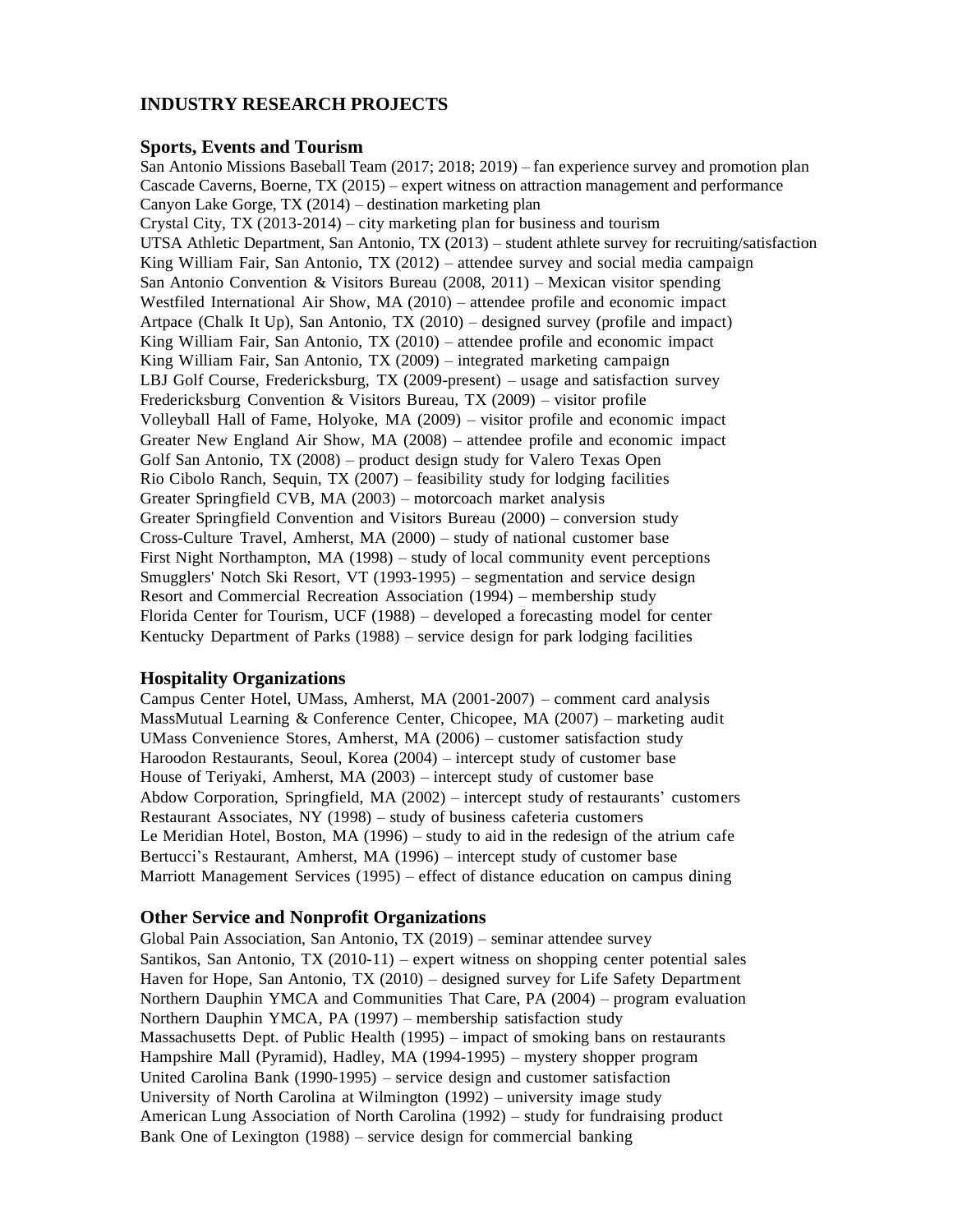# **PUBLICATIONS**

### **Books and Book Chapters**

Bojanic, D. and R. Reid (2017), *Hospitality Marketing Management*, 6<sup>th</sup> edition, New York: John Wiley & Sons, Inc.

Siguaw, J. and D. Bojanic (2004), *Hospitality Sales: Selling Smarter*, New York: Delmar/Thomson Learning.

Bojanic, D. (2008), "Hospitality Marketing Mix and Service Marketing Principles," *Handbook of Hospitality Marketing Management*, edited by H. Oh and A. Pizam, Butterworth-Heinemann, Chapter 3: 59-84.

### **Refereed Journals**

Bojanic, D. and M. Lo (forthcoming). "Are Tourism Imports a Luxury or Necessity?" *Tourism Analysis*.

Bojanic, D. and R. Warnick (2020). "The Relationship between a Country's Level of Tourism and Environmental Performance," *Journal of Travel Research*, 59(2): 220-230.

Lien, D., M. Lo and D. Bojanic (2019). "Asymmetric Effects of Cultural Institutes on Trade and FDI," *The World Economy*, 42(5), 1520-1523.

Musante, M., and D. Bojanic (2018). "Regulatory Focus and Risk Factors in Travel Planning," *Journal of Applied Marketing Theory*, 8(1), 53-63.

Warnick, R., D. Bojanic and E. Cartier (2017). "A Comparison of Economic Impact Measurement Techniques for a Tourism Special Event," *Journal of Travel Research*, 56(5), 578-592.

Bojanic, D. and M. Lo (2016). "A Comparison of the Moderating Effect of Tourism Reliance on the Economic Development for Islands and Other Countries," *Tourism Management*, 53, 207-214.

Warnick, R., D. Bojanic and F. Xu (2015). "Using a Trade Market Analysis Technique to Refine Measurements for Economic Impact Analysis of Special Events," *Journal of Travel Research*, 54(1), 52-65.

Bojanic, D. and R. Warnick (2012), "The Role of Purchase Decision Involvement in a Special Event," *Journal of Travel Research*, 51(3), 357-366.

Bojanic, D. (2011), "Using an Importance-Performance Typology to Investigate Environmental Sustainability on a Global Level," *Journal of Sustainable Tourism*, 19(8), 989-1003.

Bojanic, D. (2011), "The Impact of Age and Family Life Experiences on Mexican Visitor Shopping Expenditures," *Tourism Management*, 32(2), 406-414.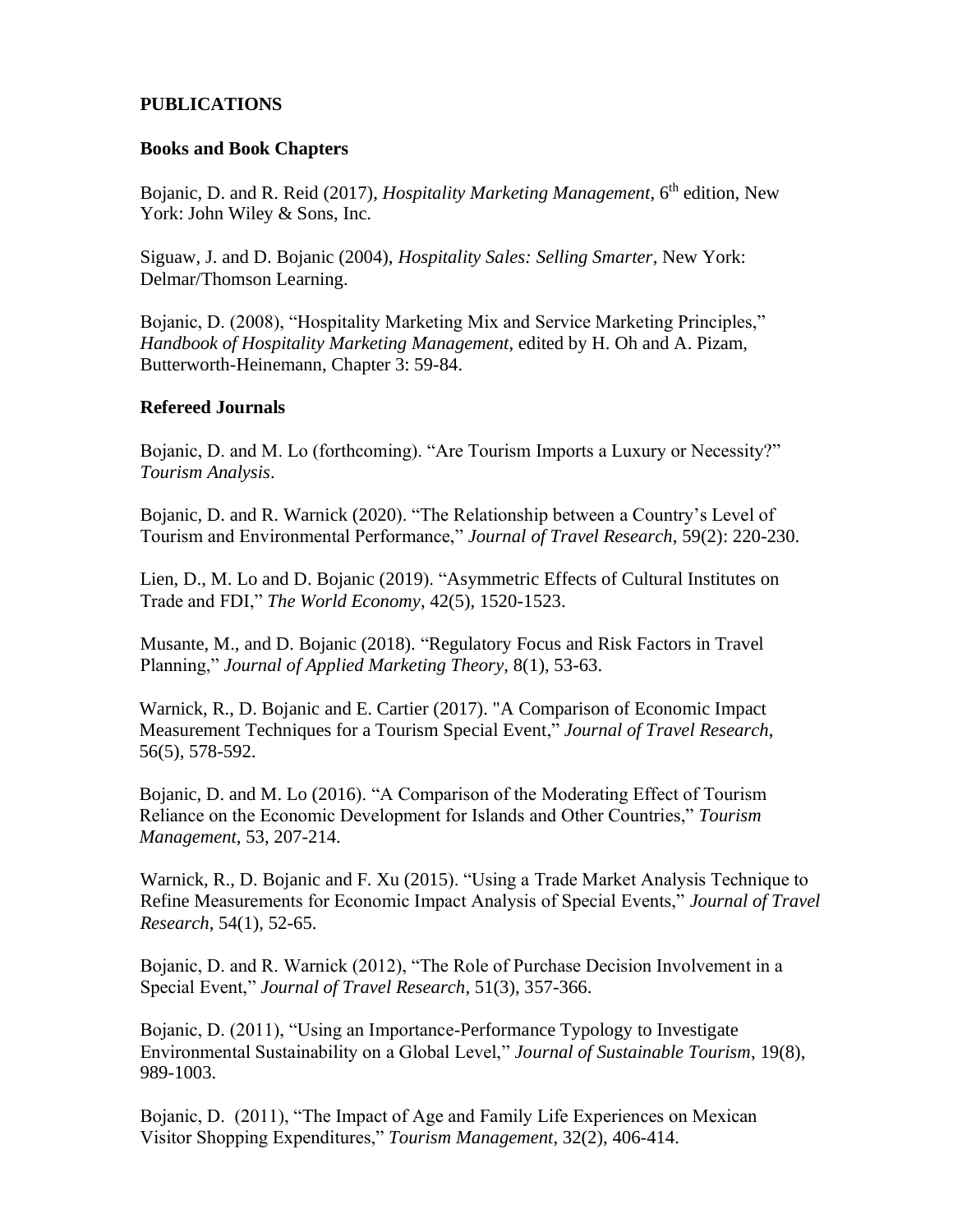### **Refereed Journals (continued)**

Warnick, R., D. Bojanic, A. Mathur, and D. Ninan (2011), "Segmenting Event Attendees Based on Travel Distance, Frequency of Attendance and Involvement Measures: A Cluster Segmentation Technique," *Event Management*, 15(1), 97-103.

Kim, J., D. Bojanic, and R. Warnick (2009), "Price Bundling and Travel Product Pricing Practices Used by Online Channels of Distribution," *Journal of Travel Research*, 47(4), 403-412. (*JTR* List of Most Read Papers, 2009).

Musante, M., Bojanic, D. and J. Zhiang (2009), "An Evaluation of Hotel Website Attribute Utilization and Effectiveness by Hotel Class," *Journal of Vacation Marketing*, 15(3), 203-215.

Musante, M., Bojanic, D. and J. Zhang (2008), "A Modified Brand Personality Scale for the Restaurant Industry," *Journal of Hospitality and Leisure Marketing*, 16(4), 303-323

Bojanic, D., R. Warnick and M. Musante (2007), "An Extension of Burgernomics: Using a Full-Service Restaurant Product to Measure Purchasing Power Parity," *Journal of Hospitality Financial Management*, 15(1), 57-69.

Bojanic, D. (2007), "Global Pricing Strategy for a Quick-Service Restaurant Chain," *FIU Hospitality and Tourism Review*, 25(1), 32-39.

Bojanic, D. (2007), "Customer Profile of the "Carryout" Segment for Restaurants," *International Journal of Contemporary Hospitality Management*, 19(1), 21-31.

Bojanic, D. and Y. Xu (2006), "An Investigation of Acculturation and the Dining-Out Behavior of Chinese Living in the United States," *International Journal of Hospitality Management*, 25 (2), 211-226.

Bojanic, D. (2005), "Tourism Area Life Cycle Stage and the Impact of a Crisis, *ASEAN Journal on Hospitality and Tourism*," 4(2), 139-150.

Murase, H. and D. Bojanic (2004), "An Examination of the Differences in Restaurant Brand Personality Across Cultures," *Journal of Hospitality and Leisure Marketing*, 11(2/3), 97-113.

Harris, K., D. Bojanic and D. Cannon (2003), "Service Encounters and Service Bias: A Preliminary Investigation," *Journal of Hospitality & Tourism Research*, 27(3), 272-290.

Gould, S. and D. Bojanic (2003), "Exploring Hospitality Program Rankings," *Journal of Hospitality and Tourism Education*, 14(4), 24-32.

Bojanic, D. and R. Kashyap (2000), "A Customer Oriented Approach to Managing Noncommercial Foodservice Operations," *Journal of Restaurant and Foodservice Marketing*, 4(1), 5-18.

Kashyap, R. and D. Bojanic (2000), "The Role of Value, Quality, and Price in Travel Decisions," *Journal of Travel Research*, 39(1), 45-51.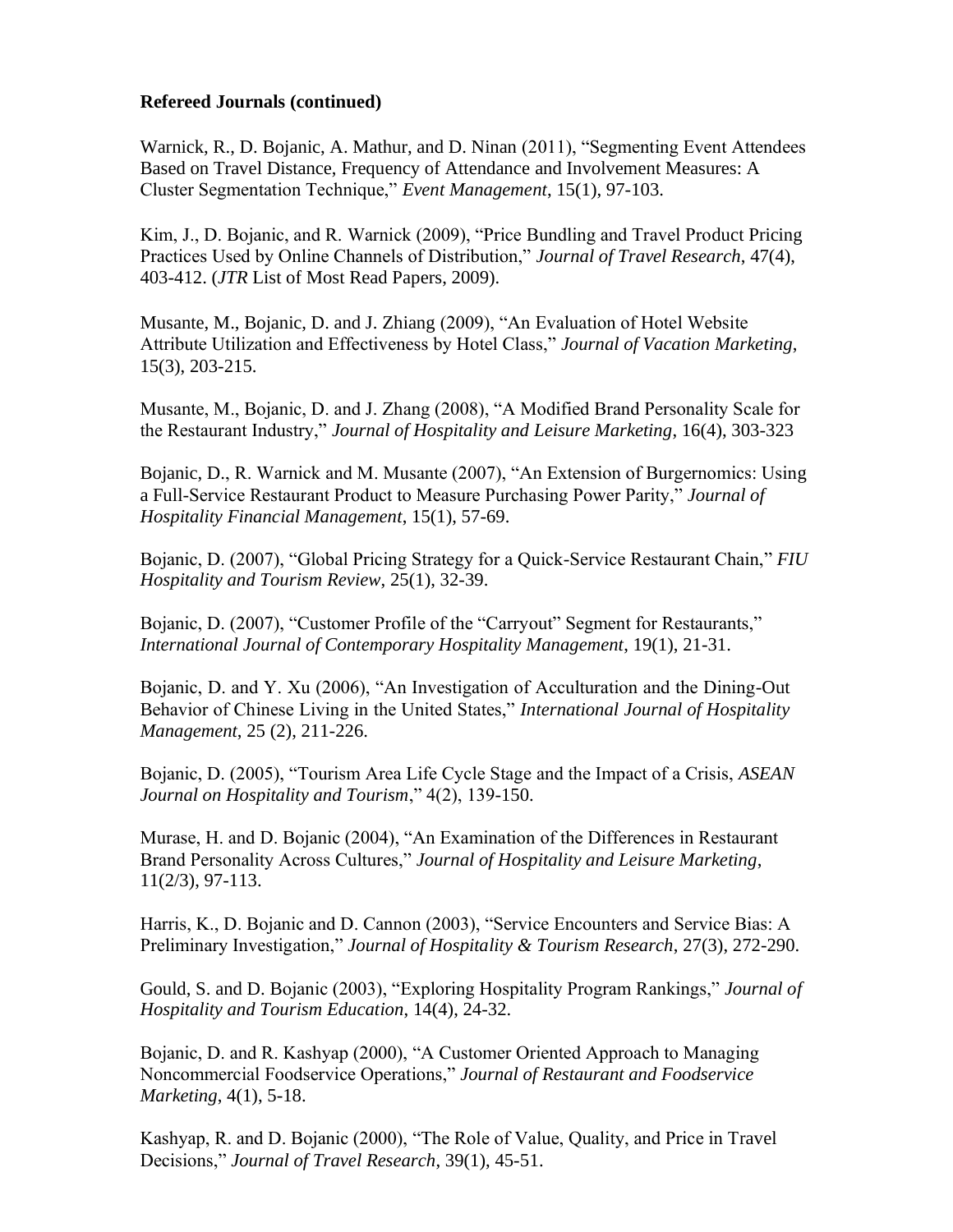### **Refereed Journals (continued)**

Bojanic, D. and L. Shea (1997), "Segmentation for a Multiunit Restaurant Operation: Taking Location into Account When Advertising," *Cornell Hotel and Restaurant Administration Quarterly*, 38(4), 56-61.

Bojanic, D. (1996), "The Smoking Debate: A Look at the Issues Surrounding Smoking Bans in Restaurants," *Hospitality Research Journal*, 20(1), 27-38.

Bojanic, D. (1996), "Consumer Perceptions of Price, Value and Satisfaction in the Hotel Industry: An Exploratory Study," *Journal of Hospitality & Leisure Marketing*, 4(1), 5-22.

Bojanic, D., L. Shea and E. Honeycutt, Jr. (1995), "An Examination of Hotel Conventions Sales Training Programs: Implications for Industry and Academic Institutions," *Hospitality and Tourism Educator*, 7(2), 15-19.

Bojanic, D. and R. Warnick (1995), "Segmenting the Market for Winter Vacations," *Journal of Travel and Tourism Marketing*, 4(4), 85-95.

Bojanic, D. and D. Rosen (1994), "Measuring Service Quality in Restaurants: An Application of the SERVQUAL Instrument," *Hospitality Research Journal*, 18(1), 3-14.

Warnick, R., D. Bojanic and S. Bojanic (1994), "Yield Management in Recreation Resources Management," *Journal of Park and Recreation Administration*, 12(3), 71-90.

Bojanic, D. and E. Dale (1993), "A Survey of Convention Sales Career Opportunities," *Hospitality and Tourism Educator*, 5(4), Fall, 41-43.

di Benedetto, A. and D. Bojanic (1993), "Tourist Area Life Cycle Extensions: A Step-Logarithmic Approach," *Annals of Tourism Research*, 20(3), 557-570.

Bojanic, D. and P. Voli (1992), "Customer Interchange Analysis: A Look at the 'Locals'," *Journal of Hospitality and Leisure Marketing*, 1(2), 45-58.

Bojanic, D. (1992), "A Look at a Modernized Family Life Cycle and Overseas Travel," *Journal of Travel and Tourism Marketing*, 1(1), 61-79.

Bojanic, D. (1991), "The Use of Advertising in Managing Destination Image," *Tourism Management*, 12(4), December, 352-355.

Bojanic, D. (1991), "Quality Measurement in Professional Service Firms," *Journal of Professional Services Marketing*, 7(2), 27-36.

Bojanic, D. and R. Calantone (1990), "A Contribution Approach to Price Bundling in Services," *Annals of Tourism Research*, 17(4), 528-540.

Bojanic, D. and R. Calantone (1990), "Price Bundling in Public Recreation," *Leisure Sciences*, 12(1), 67-78.

Calantone, R., A. di Benedetto, A. Hakam and D. Bojanic (1989), "Multiple Multinational Tourism Positioning Using Correspondence Analysis," *Journal of Travel Research*, 28(2), Fall, 25-32.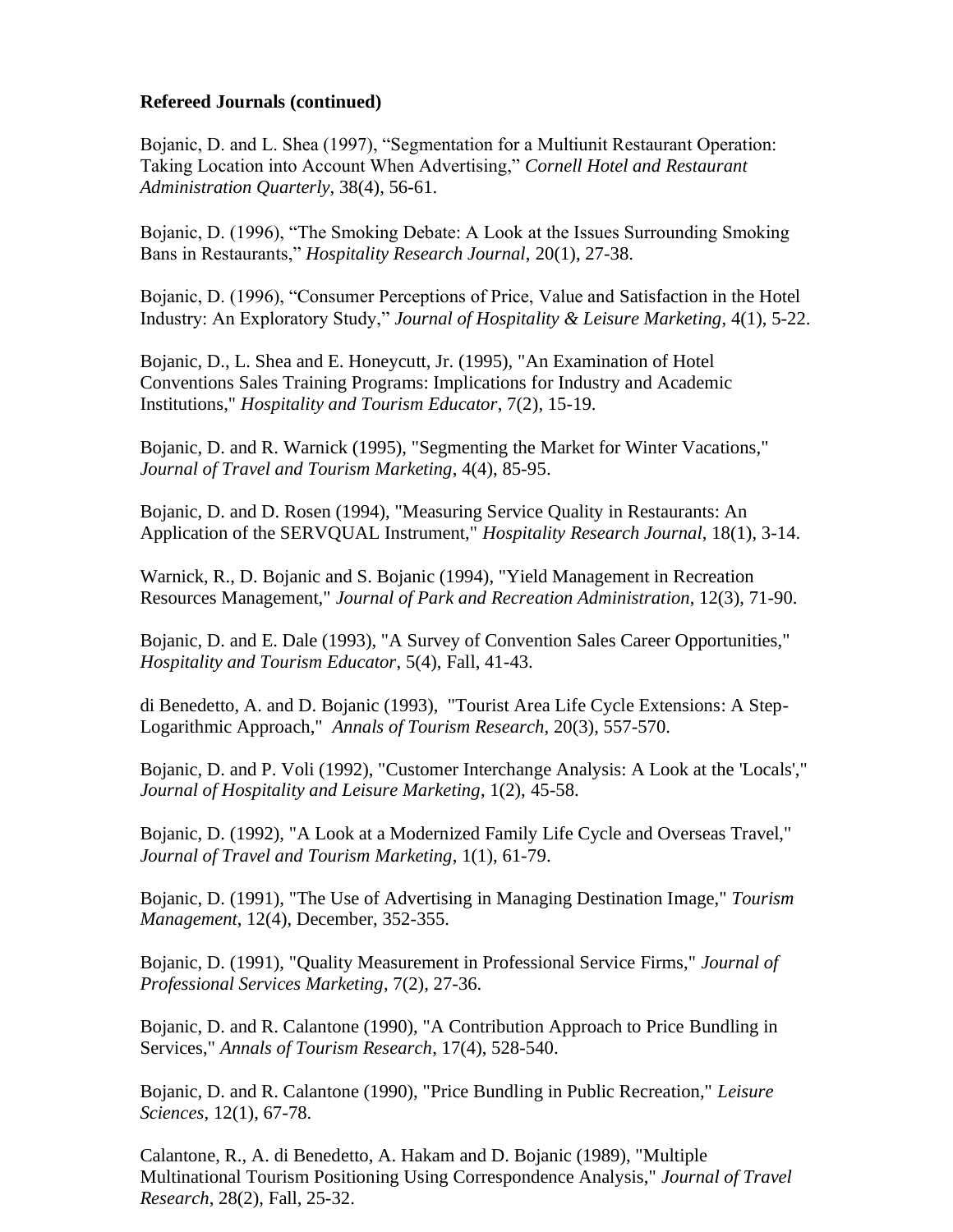## **Refereed Journals (continued)**

Calantone, R., A. di Benedetto and D. Bojanic (1988), "Multimethod Forecasts for Tourism Analysis," *Annals of Tourism Research*, 15(3), 387-406.

Calantone, R., A. di Benedetto and D. Bojanic (1987), "A Comprehensive Review of the Tourism Forecasting Literature," *Journal of Travel Research*, 26(2), Fall, 28-39.

## **Conference Papers and Presentations (Refereed)**

Warnick, R., and D. Bojanic (2020). "Economic Impact Analysis – Great New England Air Show: Lessons Learned after a Decade of EI Assessments," *National Environment and Recreation Research Symposium*, Annapolis, MD.

Bojanic, D., Hillner, J. and M. Musante (2019). "Can Fantasy Football Consumers Rely on Player Projections Found on Internet Websites?", *Association of Marketing Theory and Practice*, Charleston, SC.

Warnick, R., and D. Bojanic (2019). "Economic Impact Measures: EI Benchmarking and Market Profiling of Non-Attendees at Regional Special Events," *National Environment and Recreation Research Symposium*, Annapolis, MD.

Musante, M., and D. Bojanic (2017). "Consumer Attitudes Toward Travel Risks by Regulatory Focus Orientation and Gender," *Association of Marketing Theory and Practice*, Myrtle Beach, SC.

Bojanic, D., M. Musante, and R. Warnick (2016), "An Examination of International Tourist Hotel Performance by Segment and Season," *Association of Marketing Theory and Practice*, St. Simons, Georgia.

Warnick, R., Bojanic, D. C., Shin, T. J., & Cartier, E. (2016). Great New England Air Show Economic Impact Analysis: EI Benchmarking and Market Profiling. *National Environment and Recreation Research Symposium*.

Bojanic, D. and M. Lo (2013), "The Role of Tourism in the Economic Development of Small Island Developing States," *International Management Development Association Conference*, Taipei, Taiwan.

Warnick, R., D. Bojanic, and E. Cartier (2013), "Economic Impact and Significance Studies: Research Measurement," *Northeastern Recreation Research Proceedings*, Bolton Landing, NY.

Bojanic, D. and M. Lo (2012), "Evaluating the Impact of the Recession on the International Tourist Hotel Market in Taiwan," *Asia Pacific Tourism Association Conference*, Taipei, Taiwan.

Warnick, R., D. Bojanic and F. Xu (2012), "Economic Impact and Significance: Additional Insights for Measurement in Special Events," *Northeastern Recreation Research Proceedings*, Bolton Landing, NY.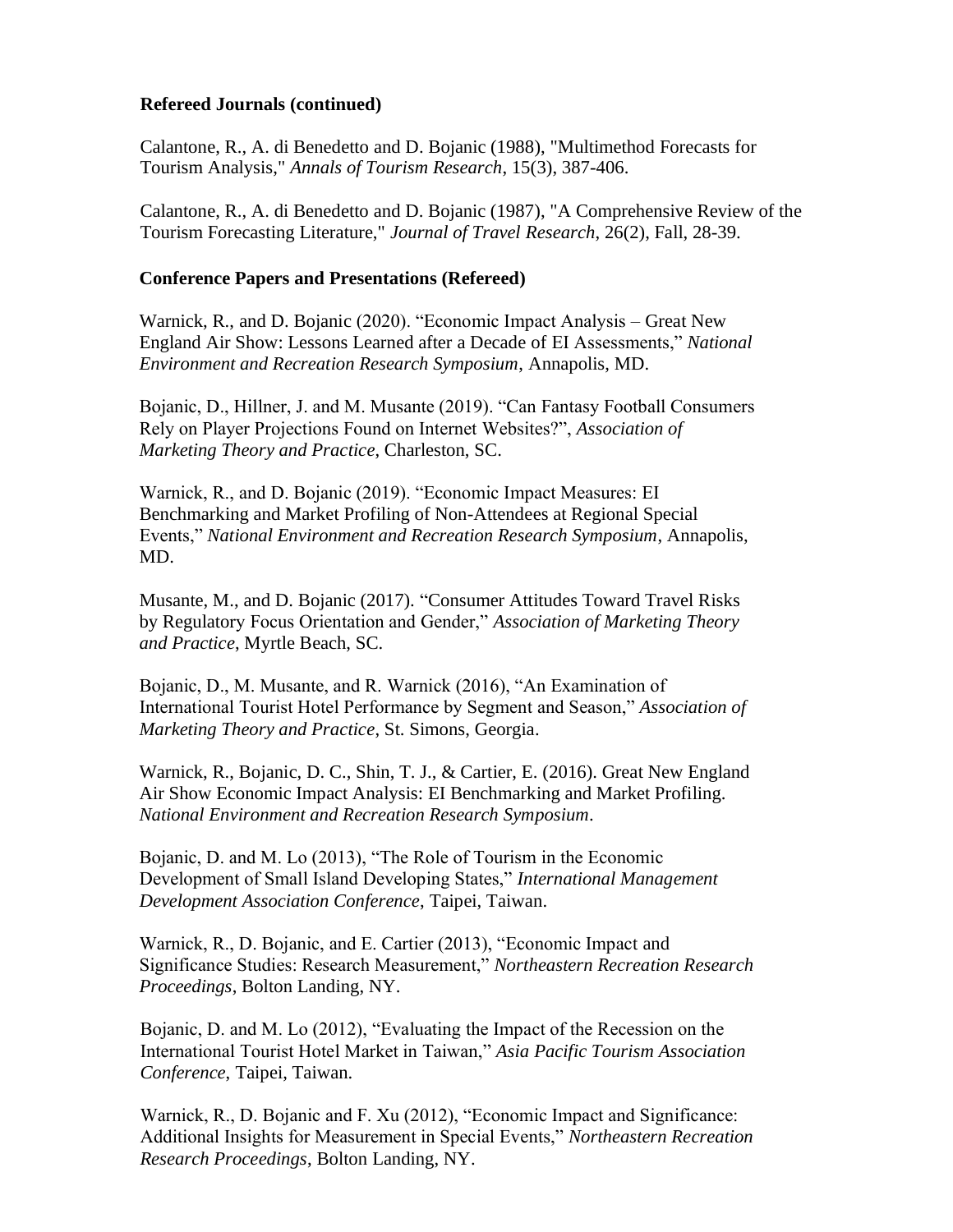Musante, M., D. Bojanic and R. Warnick (2011), "Risk as a Decision-Making Variable in Travel Destination Selection", *Association of Marketing Theory and Practice Annual Conference*, Panama City, FL.

Warnick, R. and D. Bojanic (2010), "Purchase Decision Involvement: Event Management Segments and Related Event Behavior," *Northeastern Recreation Research Proceedings*, Bolton Landing, NY.

Warnick, Rodney B, David C. Bojanic, Atul Sheel, Apurv Mathur and Deepak Ninan. (2009), "Economic Impact and Market Analysis of a Special Event: The Great New England Air Show." *Northeastern Recreation Research Symposium Proceedings*, Bolton Landing, NY. General Technical Report. Newtown Square, PA: U.S. Department of Agriculture, Forest Service, Northern Research Station.

Bojanic, D., Warnick, R., and M. Musante (2009), "A Comparison of the Economic Importance of Tourism between Island Nations and Other Countries," *Travel and Tourism Research Association Conference*, Hawaii.

Kim, J., D. Bojanic, and R. Warnick (2008), "Using the Internet for Price Bundling in Tourism: An Examination of Online Travel Agents," *Travel and Tourism Research Association Conference*, Philadelphia, PA. (Best Paper Nominee)

Musante, Michael, and David Bojanic (2008), "Event Marketing Management and Audience Profiling: The Case of First Night," *Association of Marketing Theory and Practice Conference*, Savannah, GA.

Warnick, R. and D. Bojanic (2007), "New England's travel and recreation markets: trends in the geographic target markets beyond 2000," *Northeastern Recreation Research Symposium Proceedings*, Bolton Landing, NY. Gen. Tech. Rep. NRS-P-14. Newtown Sq., PA: U.S. Dept. of Agriculture, Forest Service, Northern Research Station: 78-88.

Bojanic, D. and R. Warnick (2006), "The Role of Post-Event Evaluation in Planning Marketing Strategies," *Society for Marketing Advances Conference*, Nashville, TN.

Bojanic, D. and J. Zhang (2005), "The Evolution of Tourism in China: A Tourist Area Life Cycle Approach," *Second PolyU China Tourism Forum and Third China Tourism Academy Annual Conference*, Guangzhou, China.

Siriangkul, A, R. Warnick, D. Bojanic, and L. Lowry (2005), "Movie Effects on the Image of Thailand Among Student Travelers," *Northeastern Recreation Research Symposium,* Bolton Landing, New York.

Bojanic, D. and J. Siguaw (2001), "Segmenting the Market for Cultiral Tours: A Guide for Successful Tour Operations," *Cornell University and City University of Hong Kong Joint Conference in Hospitality and Tourism*, Hong Kong.

Bojanic, D. and R. Kashyap (2000), "A Means-End Approach to Investigating the Influence of Perceived Value on Consumers' Purchase Intentions," *Academy of Marketing Science Conference*, Montreal, Quebec, Canada.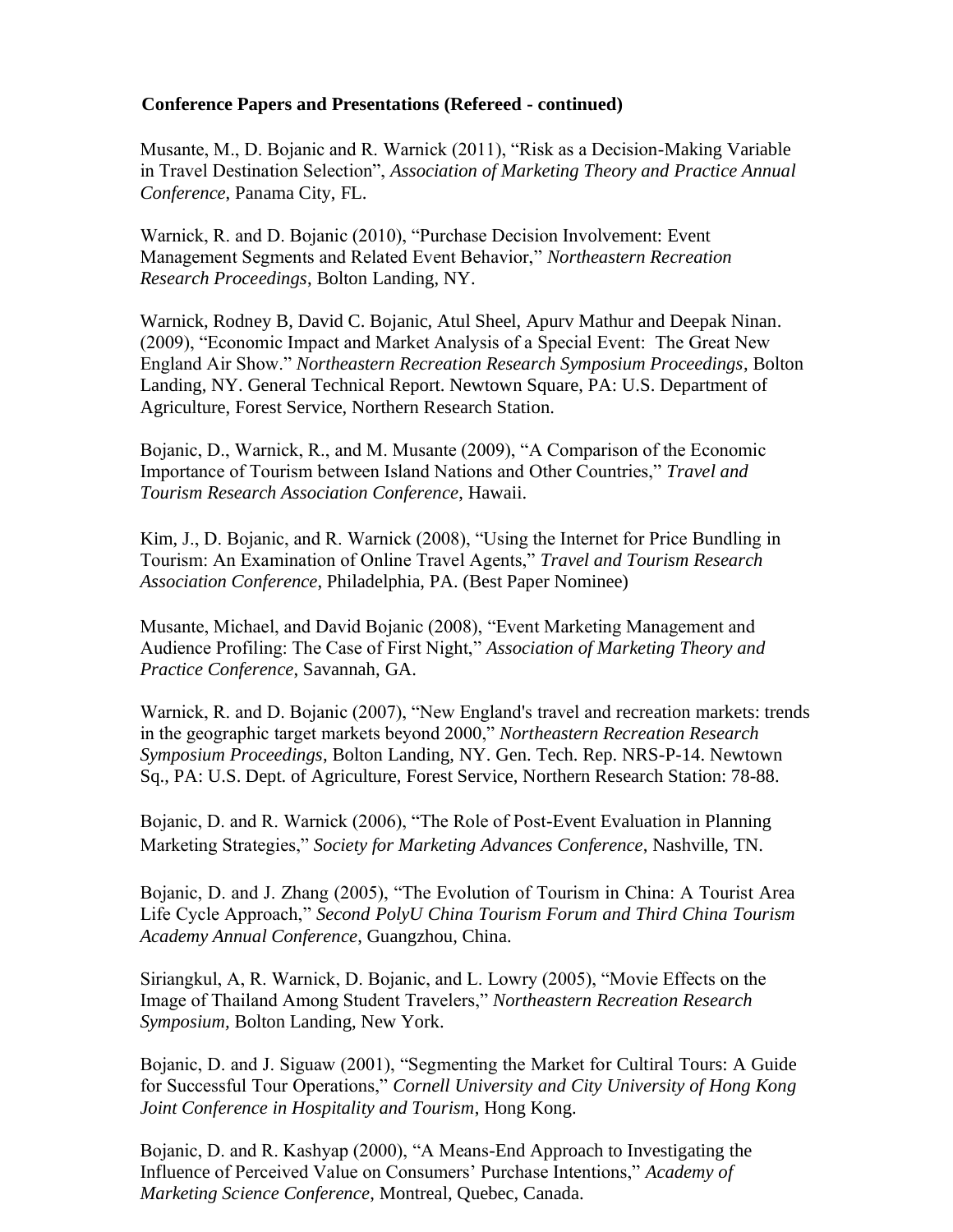Bojanic, D. and R. Kashyap (1999), "A Means-End Approach to Designing and Managing Noncommercial Foodservice Operations," *CHRIE Conference*, Albequerque, NM.

Bojanic, D. and R. Kashyap (1997), "The Development of an Ethical Orientation Typology and its Impact on Public Policy in the Service Industry," *AMA Conference on Marketing and Public Policy*, Boston, MA.

Kashyap, R. and D. Bojanic (1997), "The Strategic Value Chain and Sustainable Competitive Advantage," *AMA Summer Educator's Conference*, Chicago, IL.

Bojanic, D. (1996), "An Examination of the Means-End Model of Price, Quality and Value in the Service Industry," *Academy of Marketing Science*, Pheonix, AZ.

Bojanic, D. (1995), "The Relationship Between Price, Value and Satisfaction in Consumer Evaluations of Hotel Services," *CHRIE Conference*, Nashville, TN.

Bojanic, D., L. Shea and E. Honeycutt (1994), "An Evaluation of Convention Sales Training Programs: Implications for Industry and Academic Institutions," *CHRIE Conference*, Palm Springs, CA.

Bojanic, D. and R. Warnick (1994), "Regional Trade Market Analysis: Resort Marketing Approaches," *Northeast Recreation Research Conference*, Saratoga Springs, NY.

Bojanic, D. and R. Kashyap (1993), "Forecasting the Seasonal Demand for Lodging: Econometrics vs. Time Series," *CHRIE Conference*, Chicago, IL.

Bojanic, D., S. Bojanic and R. Warnick (1993), "Yield Management in Recreation," *Northeast Recreation Research Conference*, Saratoga Springs, NY.

Bojanic, D. and T. Baker (1992), "Consumer Vacation Behavior Across Stages of the Family Life Cycle," *Association of Marketing Theory and Practice*, Hilton Head, SC.

Bojanic, D., P. Voli and V. Howe (1992), "Pricing in Public Institutions: An Empirical Examination," *Southeast Decision Sciences Institute*, Savannah, GA.

Bojanic, D., E. Honeycutt and J. Ford (1992), "From Trading Stamps to Frequent Flyer Programs: The Case of Add-On Bundling," *Association of Marketing Theory and Practice*, Hilton Head, SC.

Baker, T., D. Bojanic and L. Pleshko (1992), "An Investigation into the External Orientation of Miles and Snow's Strategic Types," *Southern Marketing Conference*, New Orleans, LA.

Rosen, D. and D. Bojanic (1992), "A Methodology for the Measurement of Quality in Professional Services," *Southeast Decision Sciences Institute*, Savannah, GA.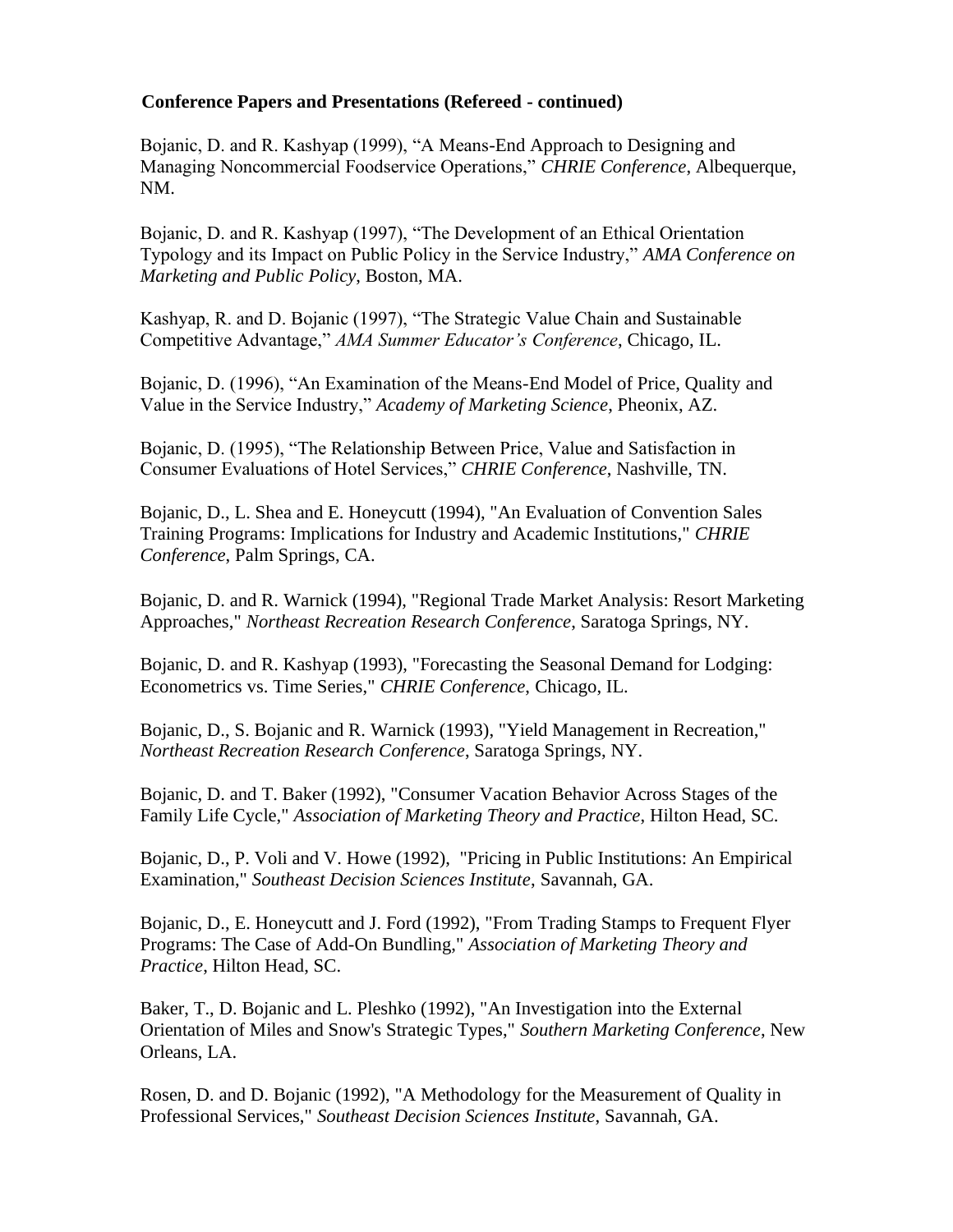Bojanic, D., Howe, V. and D. Bojanic (1992), "Utilization of Consumer Research by Charitable Organizations: Overcoming Donor Fatigue," *Association of Marketing Theory and Practice*, Hilton Head, SC.

Bojanic, D., P. Voli and J. Hunt (1991), "Can Consumers Match Celebrities and the Products They Endorse?", *Academy of Marketing Science*, Ft. Lauderdale, FL.

Bojanic, D., P. Voli and J. Hunt (1990), "An Examination of Consumers' Ability to Match Celebrities and Brands," *Southeastern Chapter of the Institute of Management Sciences*, Myrtle Beach, SC.

Bojanic, D. (1990), "The Effect of Advertising on Country Image," *Association for Global Business*, Orlando, FL.

Bojanic, D. and S. Bojanic (1990), "The Effect of Foreign Exchange Rates on International Tourism," *Southeast Decision Sciences Institute*, Columbia, SC.

Bojanic, D. and D. Latham (1989), "An Examination of Quality Measurement Scales," *Southeastern Chapter of the Institute of Management Sciences*, Myrtle Beach, SC.

Bojanic, D. and R. Calantone (1989), "The Use of Discriminant Analysis in Identifying the Nonloyal Commercial Bank Customer," *Southern Marketing Association*, New Orleans, LA.

Bojanic, D., S. Bojanic and R. Warnick (1993), "Yield Management in Recreation," *Northeast Recreation Research Conference*, Saratoga Springs, NY.

Bojanic, D. and T. Baker (1992), "Consumer Vacation Behavior Across Stages of the Family Life Cycle," *Association of Marketing Theory and Practice*, Hilton Head, SC.

Bojanic, D., P. Voli and V. Howe (1992), "Pricing in Public Institutions: An Empirical Examination," *Southeast Decision Sciences Institute*, Savannah, GA.

Bojanic, D., E. Honeycutt and J. Ford (1992), "From Trading Stamps to Frequent Flyer Programs: The Case of Add-On Bundling," *Association of Marketing Theory and Practice*, Hilton Head, SC.

Baker, T., D. Bojanic and L. Pleshko (1992), "An Investigation into the External Orientation of Miles and Snow's Strategic Types," *Southern Marketing Conference*, New Orleans, LA.

Rosen, D. and D. Bojanic (1992), "A Methodology for the Measurement of Quality in Professional Services," *Southeast Decision Sciences Institute*, Savannah, GA.

Bojanic, D., Howe, V. and D. Bojanic (1992), "Utilization of Consumer Research by Charitable Organizations: Overcoming Donor Fatigue," *Association of Marketing Theory and Practice*, Hilton Head, SC.